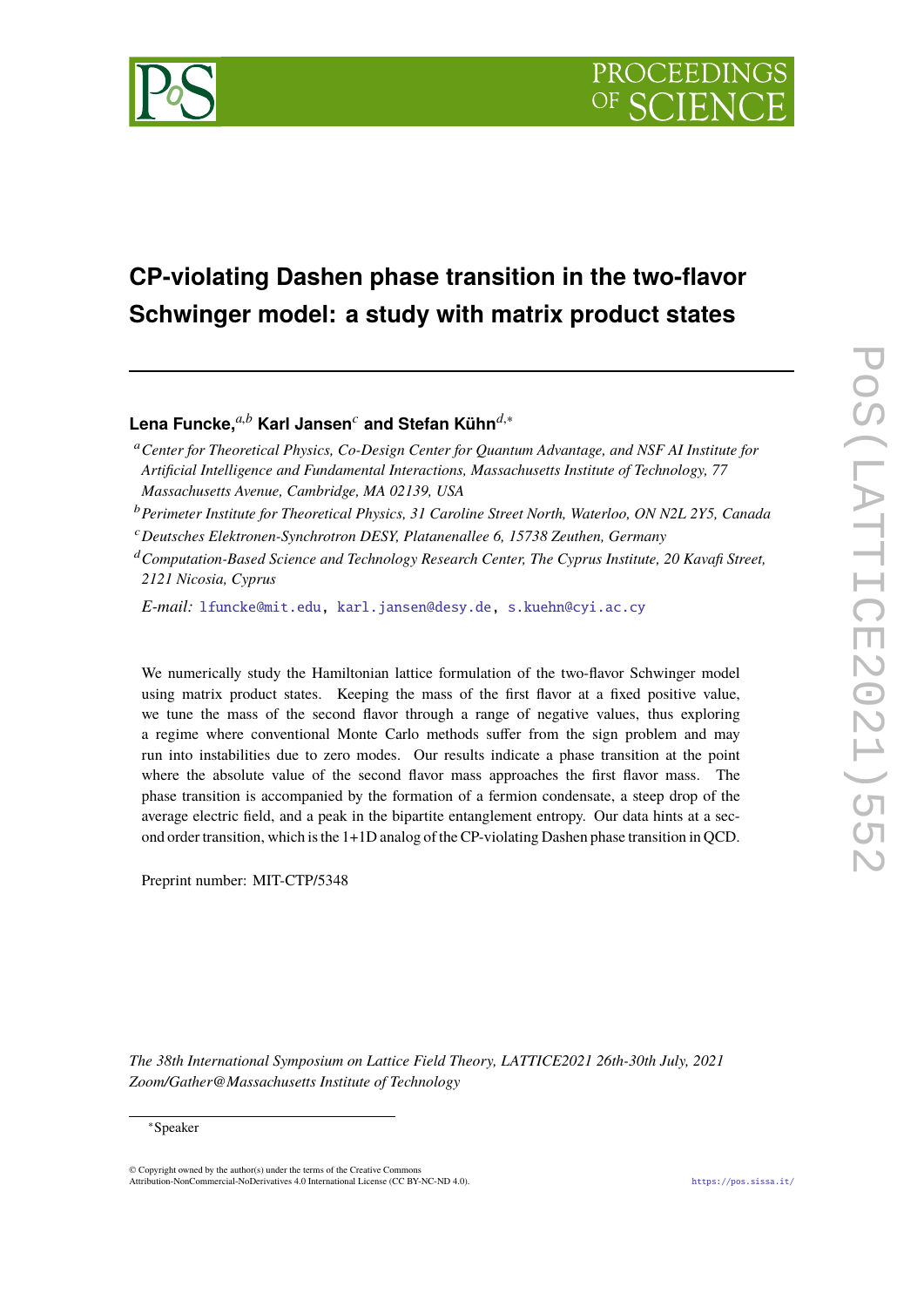## **1. Introduction**

Lattice methods have proven to be invaluable to gain insights into nonperturbative phenomena of gauge theories. In particular, the Markov chain Monte Carlo (MCMC) approach has shed light on many (static) properties, including mass spectra [\[1\]](#page-7-0) and phase diagrams [\[2\]](#page-7-1). However, the MCMC approach suffers form the infamous sign problem in certain parameter regimes. A prominent example is the presence of a topological θ-term in QCD, which renders the action complex and thus prevents an efficient Monte Carlo sampling.

QCD at  $\theta = \pi$  is of particular interest, because the theory exhibits a phase transition where CP symmetry gets spontaneously broken. Originally predicted by Dashen based on current algebra arguments [\[3\]](#page-7-2), the existence of such a transition can be proven using anomaly matching techniques [\[4\]](#page-7-3). Due to the anomaly, the regime at  $\theta = \pi$  corresponds to having a negative quark mass, which allows for obtaining an intuitive picture for the CP-violating Dashen phase transition.

To illustrate this picture, let us focus on QCD with only the lightest two flavors of fermions, the up- and the down-quark, such that the pseudoscalar mesons are given by the pions and the two-flavor analog of the heavy  $\eta'$  meson. Neglecting electromagnetic effects, chiral perturbation<br>theory prodicts that the square of the pion mass is proportional to the sum of the susplimations theory predicts that the square of the pion mass is proportional to the sum of the quark masses,  $M_{\pi}^2 \propto m_u + m_d$ , where the neutral pion  $\pi_0$  has a slightly smaller mass than the charged pions  $\pi_{\pm}$  due to corrections  $\propto (m_u - m_d)^2$  [\[5,](#page-7-4) [6\]](#page-7-5). Thus, for a fixed value of  $m_d > 0$ , the theory remains gapped<br>while  $m_s > m_s$ . Beyond this noint, the mass of the neutral rior because complex, hence cionaling until  $m_u \ge -m_d$ . Beyond this point, the mass of the neutral pion becomes complex, hence signaling the onset of a phase transition, at which the pion condenses and acquires a vacuum expectation value (see Fig. [1\)](#page-1-0). Since the pion is a CP-odd particle, this transition spontaneously breaks the CP symmetry [\[7](#page-7-6)[–9\]](#page-7-7).

<span id="page-1-0"></span>The order of the QCD Dashen phase transition is an open question for the two-flavor case, because it depends on an unknown sign in the effective action [\[7\]](#page-7-6). It has been argued that first-order transition lines with second-order end points exist on the  $m_d$  axis [\[7\]](#page-7-6), which has not yet been studied numerically. We note that the Dashen phase transition plays a crucial role in many models beyond the Standard Model of particle physics (see, e.g., [\[10,](#page-7-8) [11\]](#page-7-9)).



**Figure 1:** Sketch of the behavior of the low-lying meson spectrum in two-flavor OCD. As the up-quark mass  $m_u$  is decreased while keeping the down-quark mass  $m_d$  at a fixed positive value, the pion mass  $M_{\pi_0}^2 \propto m_u + m_d$  eventually becomes complex, signaling the onset of a phase transition. Due to corrections  $\propto (m_u - m_d)^2$  this is expected to happen for values of  $m_u$  slightly larger than  $-m_d$ .

In this work, we numerically explore the Dashen phase using the two-flavor Schwinger model as benchmark model, as it shares many similarities with QCD. We study the Hamiltonian lattice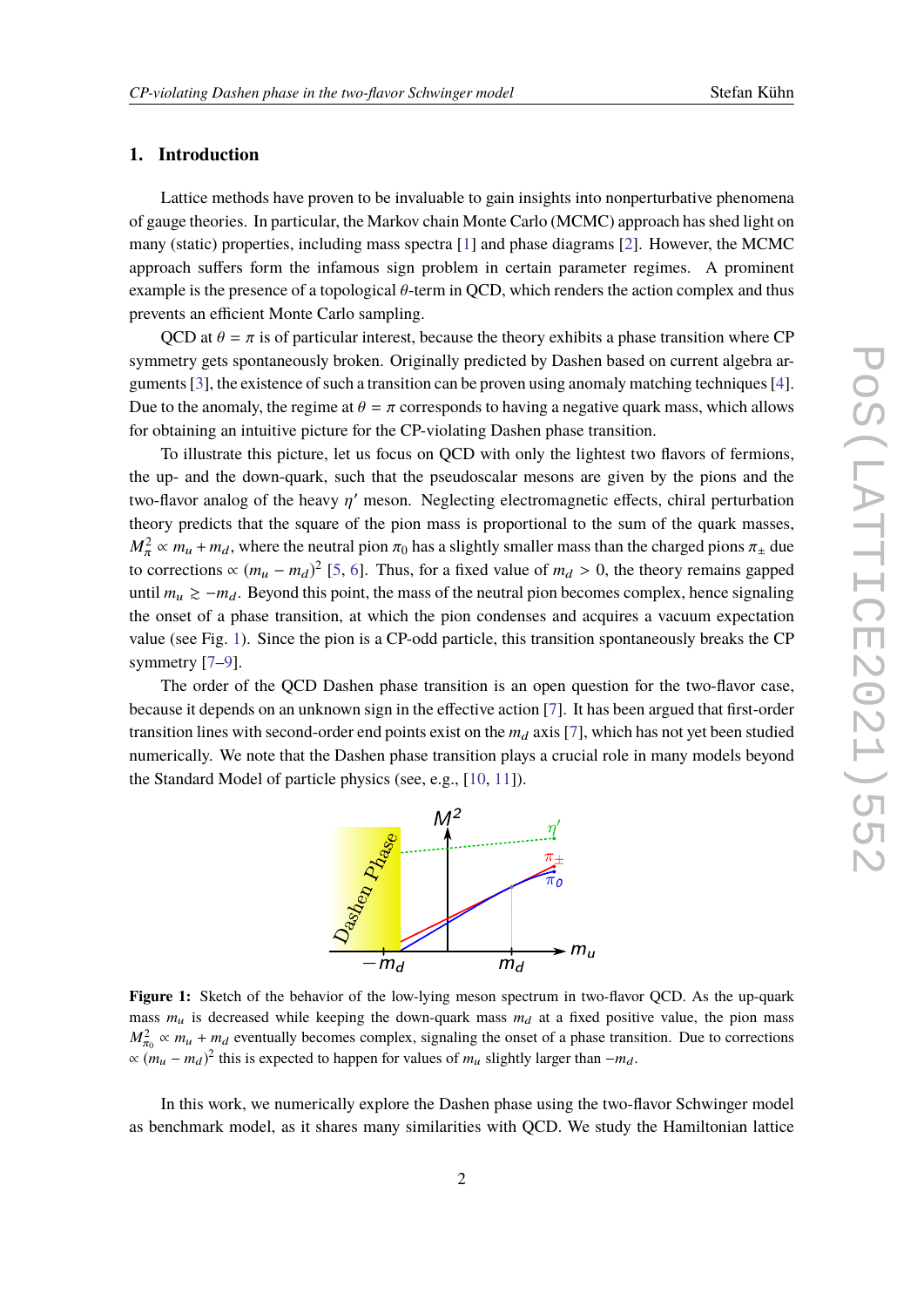formulation of the theory with matrix product states (MPS) and compute the electric field and the analog of the pion condensate in a regime that is inaccessible with conventional MCMC methods. Moreover, we take advantage of the fact that MPS provide a direct access to the entanglement structure in the state and compute the entanglement entropy in the system. This allows us to obtain information about the unknown order of the phase transition.

## **2. Model & Methods**

For our study, we use a Hamiltonian lattice formulation of the Schwinger model with staggered fermions. The dimensionless Hamiltonian for *F* flavors of fermions on a lattice with *N* sites and spacing *a* reads

$$
W = -ix \sum_{n=0}^{N-2} \sum_{f=0}^{F-1} \left( \phi_{n,f}^{\dagger} e^{i\theta_n} \phi_{n+1,f} - \text{h.c.} \right) + \sum_{n=0}^{N-1} \sum_{f=0}^{F-1} (-1)^n \mu_f \phi_{n,f}^{\dagger} \phi_{n,f} + \sum_{n=0}^{N-2} L_n^2. \tag{1}
$$

In the expression above, the dimensionless parameters *x* and  $\mu_f$  correspond to  $x = 1/(ag)^2$  and  $\mu_f = 2\sqrt{m}m$ , (a where a is the equaling and  $m$ , the hap farmion mass for flavor f. The cincle  $\mu_f = 2\sqrt{x}m_f/g$ , where g is the coupling and  $m_f$  the bare fermion mass for flavor *f*. The single-<br>compared fermionic fields *t* describe a fermion of flavor *f* on site *y* and the approximal and component fermionic fields  $\phi_{n,f}$  describe a fermion of flavor *f* on site *n*, and the operators  $L_n$  and  $\theta_n$  act on the links between sites *n* and  $n + 1$ . They are canonically conjugate variables fulfilling  $[\theta_m, L_n] = i\delta_{nm}$ , and  $L_n$  gives the electric flux on the link joining sites *n* and  $n + 1$ , whereas  $e^{i\theta_n}$ acts as a rising operator for the electric flux. We choose to work with a compact formulation, where  $\theta_n$  is restricted to [0, 2 $\pi$ ). In addition, the physical states  $|\psi\rangle$  of *W* have to obey Gauss' law,  $G_n |\psi\rangle = q_n |\psi\rangle \ \forall n$ , where

<span id="page-2-1"></span><span id="page-2-0"></span>
$$
G_n = L_n - L_{n-1} - Q_n \tag{2}
$$

are the generators of time-independent gauge transformations with the staggered charge

$$
Q_n = \sum_{f=0}^{F-1} \phi_{n,f}^{\dagger} \phi_{n,f} - \frac{F}{2} \left[ 1 - (-1)^n \right],
$$
 (3)

and the integer values  $q_n$  correspond to static charges. For all the following, we restrict ourselves to the sector of vanishing static charges,  $q_n = 0 \forall n$ . For open boundary conditions, Eq. [\(2\)](#page-2-0) allows us to integrate out the gauge field after fixing the value on the left boundary, which we choose to be zero. When inserting this into the Hamiltonian in Eq. [\(1\)](#page-2-1) and applying a residual gauge transformation, we obtain an expression with only fermionic degrees of freedom given by [\[12](#page-8-0)[–15\]](#page-8-1)

$$
W' = -ix \sum_{n=0}^{N-2} \sum_{f=0}^{F-1} \left( \phi_{n,f}^{\dagger} \phi_{n+1,f} - \text{h.c.} \right) + \sum_{n=0}^{N-1} \sum_{f=0}^{F-1} (-1)^n \mu_f \phi_{n,f}^{\dagger} \phi_{n,f} + \sum_{n=0}^{N-2} \left( \sum_{k=0}^n Q_k \right)^2. \tag{4}
$$

For the rest of the paper, we focus on the case of two fermion flavors. In order to investigate the Dashen phase in the Schwinger model, we fix the bare mass of the first flavor,  $m_1/g$ , to a positive value and study the vacuum of the theory as we scan the bare mass of the second flavor  $m_2/g$  around −*m*1/g. In the QCD case, the onset of the Dashen phase is characterized by the formation of a pion condensate. Thus, we study the vacuum expectation value of the analog of the pion condensate,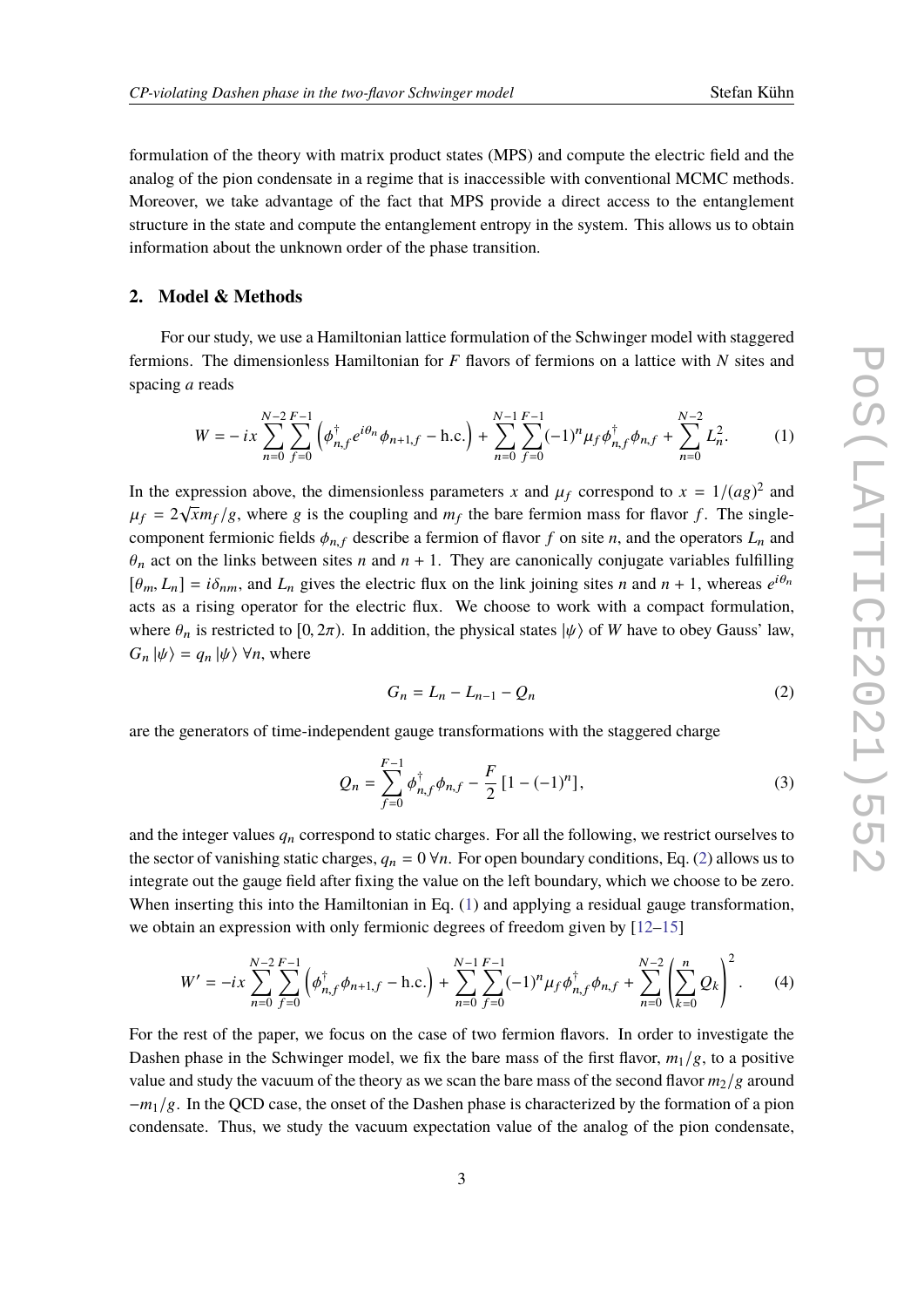which in the continuum theory is given by  $\langle \overline{\psi}(x) \gamma^5 \tau_3 \psi(x) \rangle$ , where  $\psi(x)$  is a Dirac spinor and  $\tau_3$  acts on flavor space and is given by the third Pauli matrix. In units of the coupling, the pion condensate translates to

$$
C = i \frac{\sqrt{x}}{N} \sum_{n=0}^{N-2} \sum_{f=0}^{1} (-1)^{n+f} \left( \phi_{n,f}^{\dagger} \phi_{n+1,f}^{\dagger} - \text{h.c.} \right)
$$
(5)

in our staggered lattice formulation. Moreover, we study the expectation value of the average electric field

<span id="page-3-0"></span>
$$
\bar{F} = \frac{1}{k} \sum_{n=N/2-k/2+1}^{N/2+k/2} L_n,
$$
\n(6)

where we sum over  $k$  sites in the center of the system to avoid boundary effects.

In order to compute the ground state of the Hamiltonian numerically, we use the MPS ansatz. For a lattice with *N* sites and open boundary conditions, the MPS ansatz for the wavefunction reads

$$
|\psi\rangle = \sum_{i_0, i_1, \dots, i_{N-1}} A_{i_0}^0 A_{i_1}^1 \dots A_{i_{N-1}}^{N-1} |i_0\rangle \otimes |i_1\rangle \otimes \dots \otimes |i_{N-1}\rangle, \tag{7}
$$

where the  $A_{i_n}^n$  are complex  $D \times D$  matrices for  $0 < n < N - 1$ , and  $A_{i_0}^0 (A_{i_{N-1}}^{N-1}$  $\binom{N-1}{i_{N-1}}$  is a *D*-dimensional row (column) vector. The set of states  $\{|i_n\rangle\}_{n=0}^{d-1}$  forms a basis for the *d*-dimensional Hilbert space at site *n*. The parameter *D*, called the bond dimension of the MPS, determines the number of the variational parameters in the ansatz and limits the maximum amount of entanglement that can be present in the state (see Ref. [\[16\]](#page-8-2) for a detailed review). In particular, MPS and tensor networks in general allow for reliable computations in regimes where conventional MCMC methods suffer from the sign problem [\[13,](#page-8-3) [17–](#page-8-4)[21\]](#page-8-5). Moreover, one has direct access to the entanglement structure in the state, which allows us to study the von Neumann entropy *S* for the reduced density matrix that describes the first *N*/2 sites of the system. Although tensor networks can directly deal with fermionic degrees of freedom, we choose to translate them to spins using a Jordan-Wiger transformation for convenience in the numerical simulations [\[13,](#page-8-3) [15,](#page-8-1) [17\]](#page-8-4).

#### **3. Results**

In our study, we set  $m_1/g$  to 0.25 and use fixed dimensionless physical volumes  $N/\sqrt{2.29}$  where the lettice energies corresponds to  $v \in [60, 100]$ . Mereover, we also *x* ranging from 10 to 20, where the lattice spacing corresponds to  $x \in [60; 100]$ . Moreover, we choose to work in the sector of vanishing total charge,  $\sum_n Q_n = 0$ . Compared to a conventional lattice calculation, we have an additional source of error due to the limited matrix size *D* that can be reached in our numerical simulations. In order to control this error, we repeat our simulation for every combination of  $(N/\sqrt{x}, x, m_1/g, m_2/g)$  for several values of *D* and extrapolate our results to the limit  $D \to \infty$ <br>following the researching in Ref. [15]. Our results for the systems algebra field, the nion condensate following the procedure in Ref. [\[15\]](#page-8-1). Our results for the average electric field, the pion condensate, and the entropy in the vacuum as a function of  $m_2/g$  are shown in Fig. [2.](#page-4-0)

For the average electric field in Figs. [2\(](#page-4-0)a) and 2(b), we observe a drop from nonvanishing values at  $m_2/g = -0.5$  to values close to zero as  $m_2/g$  approaches  $-m_1/g$ . A comparison between our results for the coarsest and the finest lattice spacing (corresponding to  $x = 60$  and  $x = 100$ ,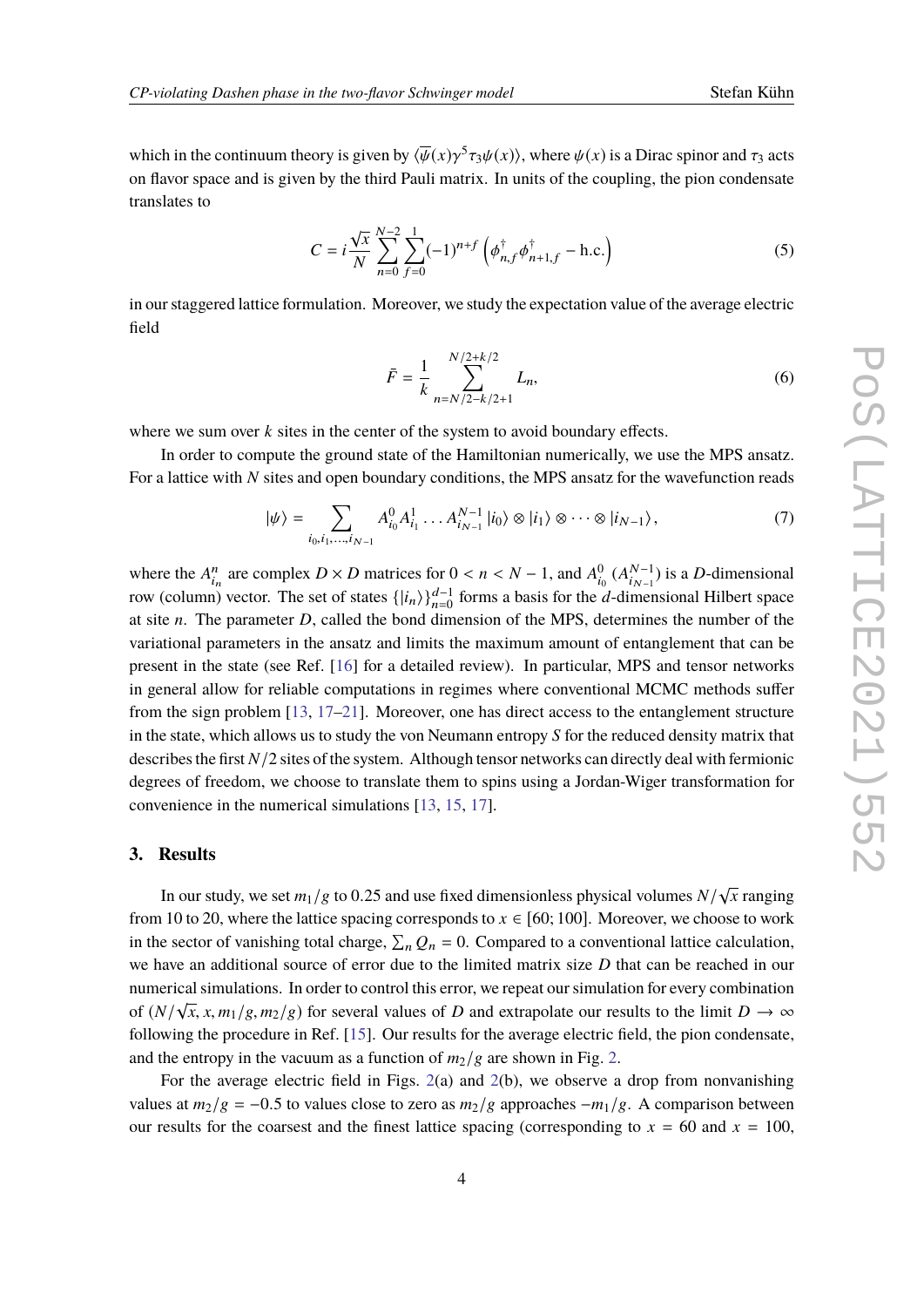<span id="page-4-0"></span>

**Figure 2:** Average electric field (first row), pion condensate (second row) and entropy (third row) as a function of  $m_2/g$  for  $m_1/g = 0.25$ ,  $x = 60$  (first column) and  $x = 100$  (second column). The different markers indicate<br>data for different volumes  $N/\sqrt{x} = 10$  (blue data), 12.5 (grapes triangles), 15 (grapes causes), 17.5 (grad data for different volumes  $N/\sqrt{x} = 10$  (blue dots), 12.5 (orange triangles), 15 (green squares), 17.5 (red<br>diamonda) and 20 (purple uncide down triangle). The error hars arise from the extrapelation on D. The diamonds) and 20 (purple upside-down triangle). The error bars arise from the extrapolation on *D*. The dashed vertical line indicates the point where *m*2/g reaches −*m*1/g. To compute the average electric field we use  $k = 4$  sites in the center of the system according to Eq. [\(6\)](#page-3-0).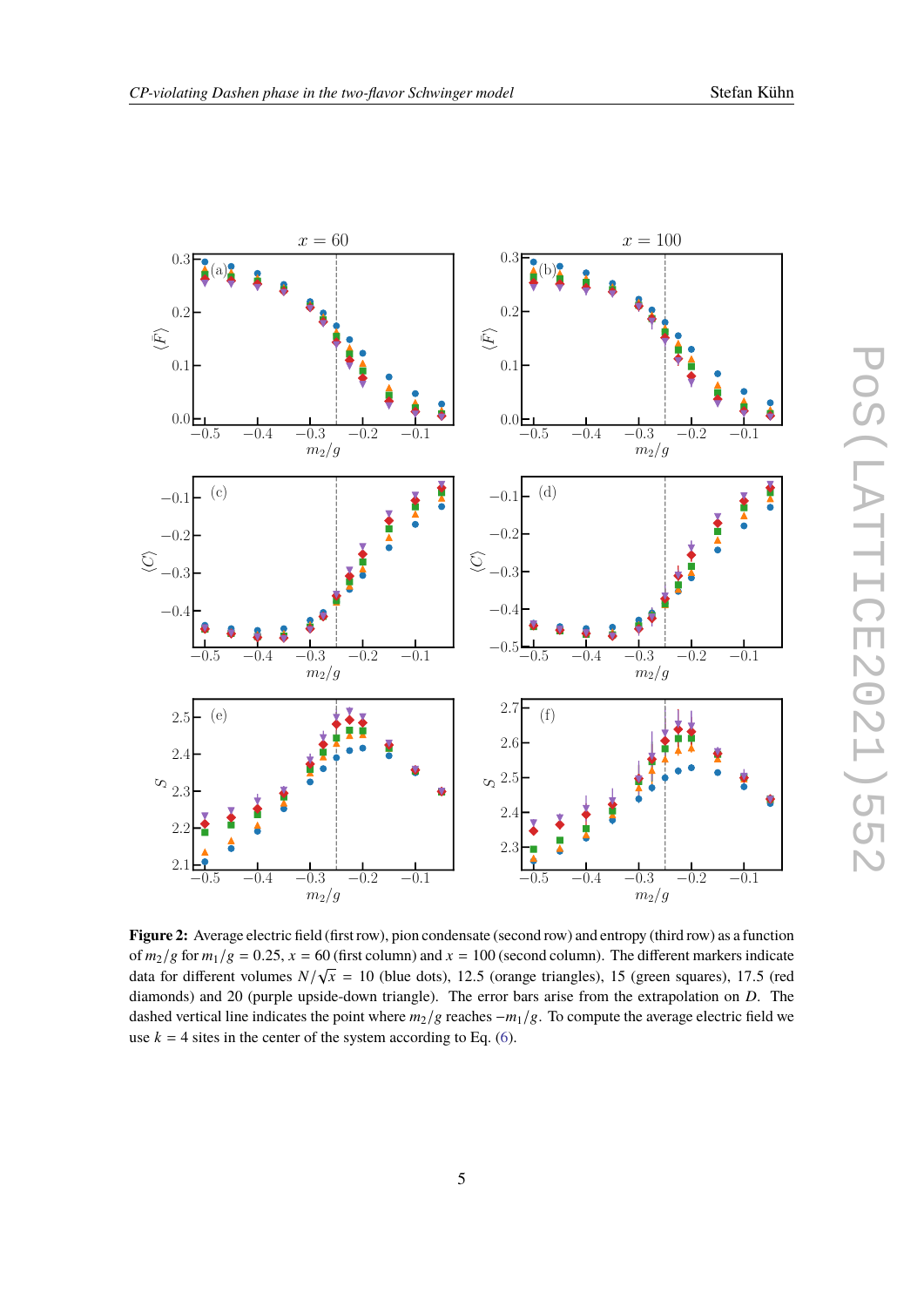respectively, see Figs. [2\(](#page-4-0)a) and [2\(](#page-4-0)b)) shows that there is no strong *x* dependence throughout the entire parameter regime we study. In contrast, there is a mild dependence on the physical volume: with increasing volume the drop in the average electric field becomes slightly sharper as  $m_2/g$ approaches larger values, and the final value of the field is closer to zero as  $m_2/g$  goes towards zero.

The regime with the negative fermion mass corresponds to the presence of a topological term with angle  $\theta = \pi$  [\[8\]](#page-7-10). The single-flavor Schwinger model is known to undergo a phase transition at some critical mass in this regime. It has been observed that the electric field vanishes before the transition and has a nonvanishing value after the transition point [\[22,](#page-8-6) [23\]](#page-8-7). Our results for the two-flavor case are compatible with this observation, and the drop in the average electric field hints towards a phase transition at  $m_2/g \approx -m_1/g$ .

For the pion condensate (see Figs.  $2(c)$  $2(c)$  and  $2(d)$ ), we see a similar picture as for the average electric field. For large values of  $m_2/g$ , the value of the condensate is close to zero. It decreases as we get closer to −*m*1/g and eventually approaches a constant value upon further lowering the value of *m*2/g. Again, the dependence on the lattice spacing is negligible for the parameter range we study. The effect of the finite volume is slightly larger for the pion condensate than for the electric field. In the regime of large values of  $m_2/g$  close to zero, we observe that the condensate value does not vanish completely but gets closer to zero as we increase the volume. These observations for the pion condensate are compatible with the expectation for the Dashen phase in QCD with two flavors of fermions, see Fig. [1.](#page-1-0) For  $m_2/g \gg -m_1/g$ , we are outside of the Dashen phase, and the values for the pion condensate are close to zero. As we approach  $m_2/g \approx -m_1/g$ , we enter the Dashen phase, and the values of the condensate decrease. Eventually, we obtain approximately constant nonvanishing values for  $m_2/g \ll -m_1/g$ . Thus, the behavior of the condensate confirms the occurrence of the Dashen phase transition at  $m_2/g \approx -m_1/g$ .

Finally, we can also look at the entanglement entropy shown in Figs. [2\(](#page-4-0)e) and 2(f) for  $x = 60$ and  $x = 100$ . Compared to the average electric field and the pion condensate, the entropy shows a more pronounced dependence on the volume and the lattice spacing, especially for small values of  $m_2/g$ , and a clear peak around  $m_2/g = -0.225$ . In particular, the volume dependence of the peak is expected for a second (or higher order) phase transition. The entropy is directly related to the correlation length in the system, which diverges logarithmically (in the thermodynamic limit) as one approaches the phase transition [\[24–](#page-8-8)[26\]](#page-8-9). Since we are working with a finite system, and the system size upper bounds the correlation length, we expect *S* to diverge logarithmically with the physical volume for a fixed value of *x*,  $S \propto \log(N/\sqrt{x})$ . In contrast, the correlation length is finite if we go away from the critical point, and the entropy should eventually saturate upon reaching large enough volumes. The dependence of the entropy as a function of volume for various values of *<sup>m</sup>*2/<sup>g</sup> is shown in Fig. [3.](#page-6-0) For our largest value of *<sup>m</sup>*2/g, <sup>−</sup>0.05, we indeed observe that the entropy is essentially constant as a function of  $N/\sqrt{ }$  $\overline{x}$  (see Figs. [3\(](#page-6-0)a) and 3(d)). For the opposite limit of  $m_2/g = -0.5$ , our data for the entropy are to a certain extent compatible with a logarithmic divergence at first glance. Focusing on  $x = 60$  first (see Fig. [3\(](#page-6-0)c)), for which our numerical data is most precise, fitting our data in that regime to a logarithmic divergence yields relatively large values of  $\chi^2_{\text{d.o.f.}}$ . In particular, we also observe a noticeable change in the scaling behavior as we exceed a value of  $\chi^2_{\text{d.o.f.}}$  $\frac{d.o.f.}{m.o.}$ volume of 12.5. Together with the value of  $\chi^2_{\text{d.o.f.}}$  this indicates that our results for  $m_2/g = -0.5$ <br>organization of very well described by a logarithmic divergence. Our data for  $x = 100$  (of Fig. 3(f)) are not very well described by a logarithmic divergence. Our data for  $x = 100$  (cf. Fig. [3\(](#page-6-0)f)) show a similar behavior albeit being less precise due to the larger values of *N* required to reach the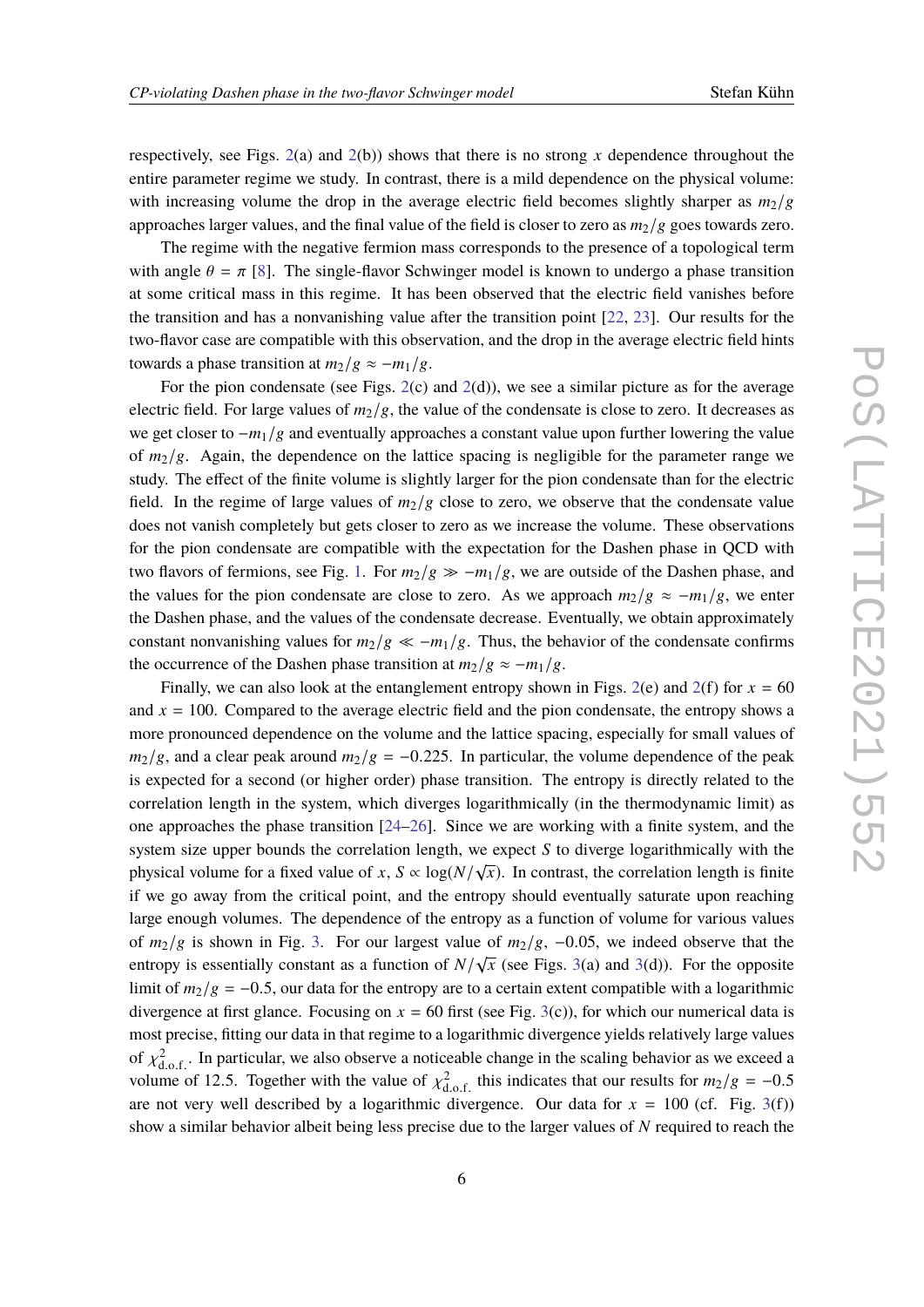<span id="page-6-0"></span>

**Figure 3:** Entropy as a function of volume for  $x = 60$  (top row) and  $x = 100$  (bottom row). The different columns correspond to  $m_2/g = -0.05$  (first column),  $m_2/g = -0.225$  (middle column), and  $m_2/g = -0.5$ (right column). Note that the *x*-axis is in logarithmic scale. The blue dashed lines in panels (a) and (d) correspond to a constant fit, whereas in on all other panels it corresponds to a fit  $S(N/\sqrt{x}) = c_1 \log(N/\sqrt{x}) + c_2$ with constants  $c_1$ ,  $c_2$ , and the insets show the reduced  $\chi^2$  of the fit.

same physical volumes. In contrast, for  $m_2/g = -0.225$  our results are very well compatible with a logarithmic divergence in volume, as Figs. [3\(](#page-6-0)b) and [3\(](#page-6-0)e) reveal.

## **4. Discussion & Outlook**

In summary, we used MPS to explore the Dashen phase of the two-flavor Schwinger model, which is a regime that is inaccessible with conventional MCMC methods. Fixing the bare mass  $m_1/g$  of the first flavor to a positive value and scanning the bare mass  $m_2/g$  of the second flavor through a range of negative values, we observe clear indications for a phase transition around the point where the absolute values of both masses are equal. We observe steep drops of the average electric field and the pion condensate. In particular, our data for the pion condensate suggest that the observed transition is indeed the 1+1D analog of the CP-violating Dashen phase transition in OCD.

When studying the bipartite entanglement entropy, we observe a clear peak at a value of  $m_2/g \approx -0.225$ , which is slightly larger than  $-m_1/g = -0.25$ . This indicates that the onset of the Dashen phase happens not exactly at  $-m_1/g = m_2/g$  but at  $-m_1/g < m_2/g$ , in agreement with the theoretical expectation. In two-flavor QCD, the pion mass gets corrections  $\propto (m_u - m_d)^2$ , which shift the Dashen phase transition to larger masses of the down-quark [\[5,](#page-7-4) [6,](#page-7-5) [8,](#page-7-10) [9,](#page-7-7) [27\]](#page-8-10).

In addition, we also examined the scaling behavior of the entropy with the volume for a fixed lattice spacing. At the transition point, our data are compatible with a logarithmic divergence in the volume, which suggests that the observed transition is of second (or higher) order. This agrees with the theoretical expectation [\[7\]](#page-7-6) that two first-order transition lines with second-order end points should exist on the  $m_d$  axis, which had not been numerically verified so far. In the future, we aim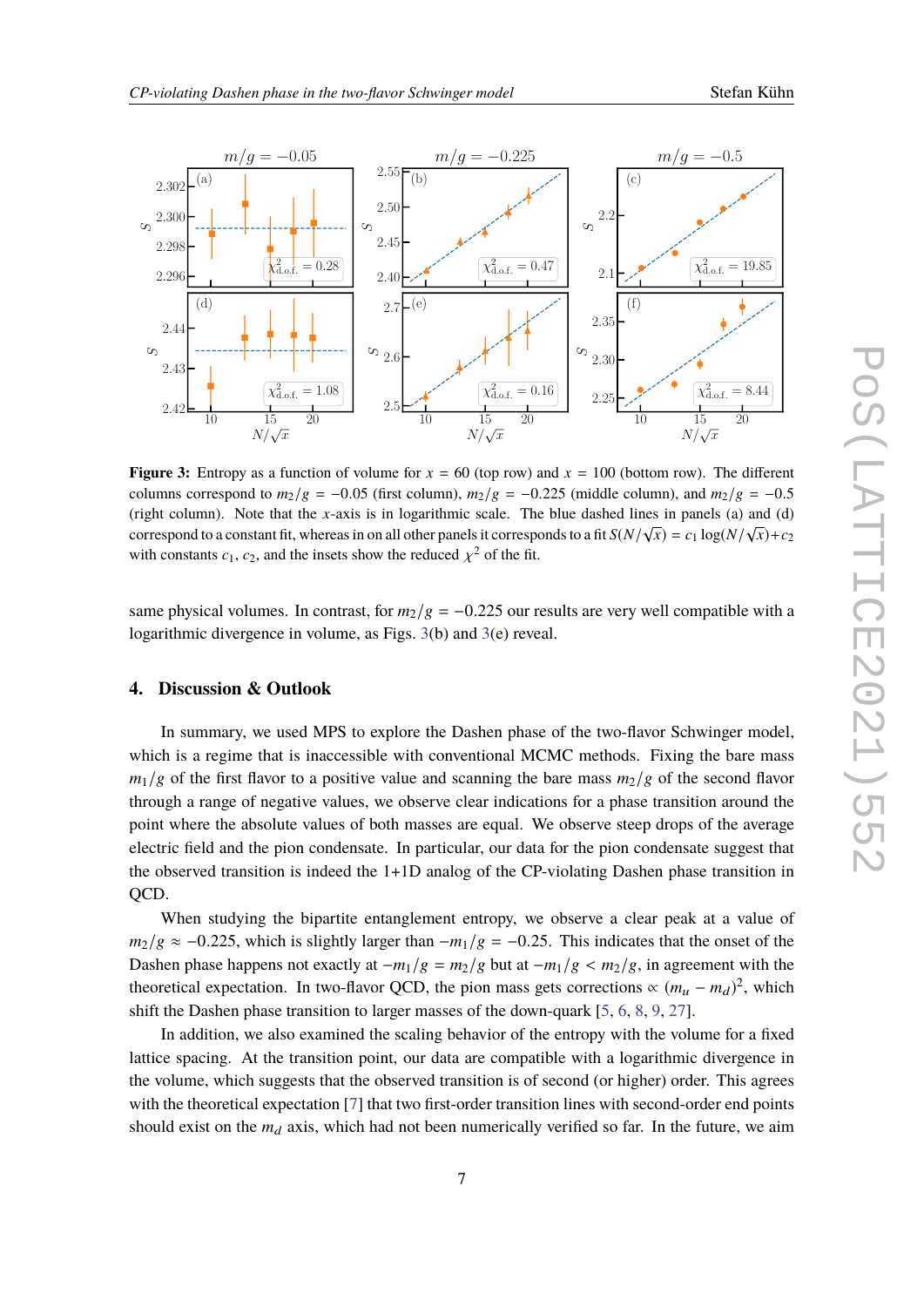to unambiguously pinpoint the order of the transition by increasing the accuracy, both with larger values of the bond dimension and with larger physical volumes.

#### **Acknowledgments**

S.K. acknowledges financial support from the Cyprus Research and Innovation Foundation under project "Future-proofing Scientific Applications for the Supercomputers of Tomorrow (FAST)", contract no. COMPLEMENTARY/0916/0048. L.F. is partially supported by the U.S. Department of Energy, Office of Science, National Quantum Information Science Research Centers, Co-design Center for Quantum Advantage  $(C^2QA)$  under contract number DE-SC0012704, by the DOE QuantiSED Consortium under subcontract number 675352, by the National Science Foundation under Cooperative Agreement PHY-2019786 (The NSF AI Institute for Artificial Intelligence and Fundamental Interactions, <http://iaifi.org/>), and by the U.S. Department of Energy, Office of Science, Office of Nuclear Physics under grant contract numbers DE-SC0011090 and DE-SC0021006. Research at Perimeter Institute is supported in part by the Government of Canada through the Department of Innovation, Science and Industry Canada and by the Province of Ontario through the Ministry of Colleges and Universities.

## **References**

- <span id="page-7-0"></span>[1] S. Dürr, Z. Fodor, J. Frison, C. Hoelbling, R. Hoffmann, S.D. Katz et al., *Ab initio determination of light hadron masses*, *Science* **322** [\(2008\) 1224.](https://doi.org/10.1126/science.1163233)
- <span id="page-7-1"></span>[2] J.N. Guenther, *Overview of the QCD phase diagram*, *[Eur. Phys. J. A](https://doi.org/10.1140/epja/s10050-021-00354-6)* **57** (2021) 136.
- <span id="page-7-2"></span>[3] R. Dashen, *Some features of chiral symmetry breaking*, *[Phys. Rev. D](https://doi.org/10.1103/PhysRevD.3.1879)* **3** (1971) 1879.
- <span id="page-7-3"></span>[4] D. Gaiotto, A. Kapustin, Z. Komargodski and N. Seiberg, *Theta, time reversal and temperature*, *[J. High Energy Phys.](https://doi.org/10.1007/jhep05(2017)091)* **2017** (2017) .
- <span id="page-7-4"></span>[5] J. Gasser and H. Leutwyler, *On the low energy structure of qcd*, *[Phys. Lett. B](https://doi.org/https://doi.org/10.1016/0370-2693(83)91293-5)* **125** (1983) 321.
- <span id="page-7-5"></span>[6] J. Gasser and H. Leutwyler, *Chiral perturbation theory to one loop*, *[Ann. Phys.](https://doi.org/https://doi.org/10.1016/0003-4916(84)90242-2)* **158** (1984) [142.](https://doi.org/https://doi.org/10.1016/0003-4916(84)90242-2)
- <span id="page-7-6"></span>[7] M. Creutz, *Quark masses and chiral symmetry*, *[Phys. Rev. D](https://doi.org/10.1103/PhysRevD.52.2951)* **52** (1995) 2951.
- <span id="page-7-10"></span>[8] M. Creutz, *Quark masses, the Dashen phase, and gauge field topology*, *[Ann. Phys.](https://doi.org/https://doi.org/10.1016/j.aop.2013.10.003)* **339** [\(2013\) 560.](https://doi.org/https://doi.org/10.1016/j.aop.2013.10.003)
- <span id="page-7-7"></span>[9] M. Creutz, *Chiral symmetry and lattice fermions*, *PoS* **[QCD-TNT-III](https://doi.org/10.22323/1.193.0009)** (2014) 009.
- <span id="page-7-8"></span>[10] P. Di Vecchia, G. Rossi, G. Veneziano and S. Yankielowicz, *Spontaneous CP breaking in QCD and the axion potential: an effective Lagrangian approach*, *[J. High Energy Phys.](https://doi.org/10.1007/JHEP12(2017)104)* **12** [\(2017\) 104.](https://doi.org/10.1007/JHEP12(2017)104)
- <span id="page-7-9"></span>[11] G. Perez and A. Shalit, *High quality Nelson-Barr solution to the strong CP problem with*  $θ = π, J. High Energy Phys.$  $θ = π, J. High Energy Phys.$  **02** (2021) 118.